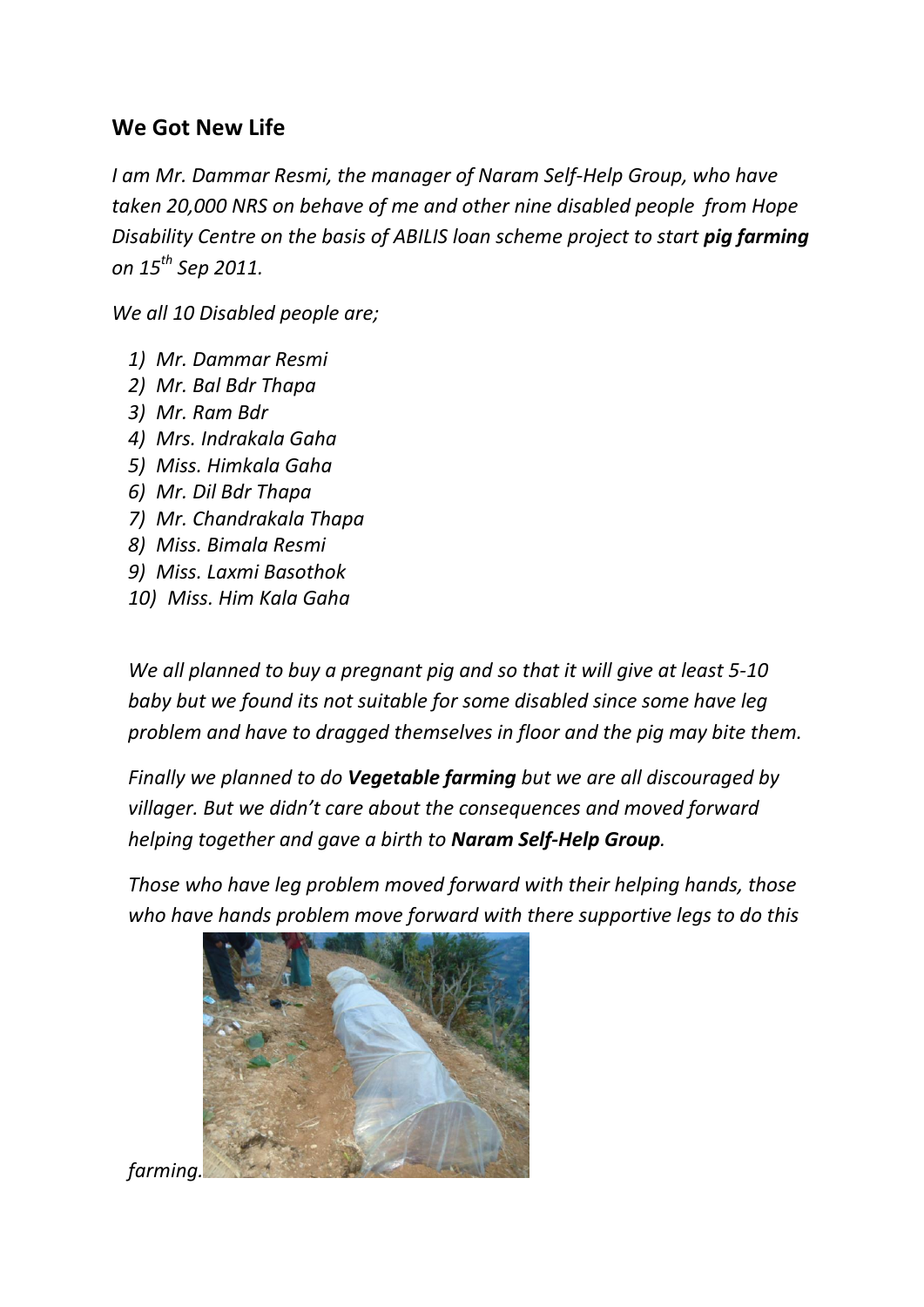*Tunnel for Tomatoes.*

*We planted cabbage, cauliflower, tomato in the tunnel, radish, carrot and various seasonal vegetables.*



 *Making Nursery plants.* 



 *Making Leaves Pot for Nursery* 

*Now when we see these growing vegetables and ready for sell, the community were inspired and took us as an example.*

*We made other disabled people and community people to change their view about the disability. They understood that we can also do better in any field.*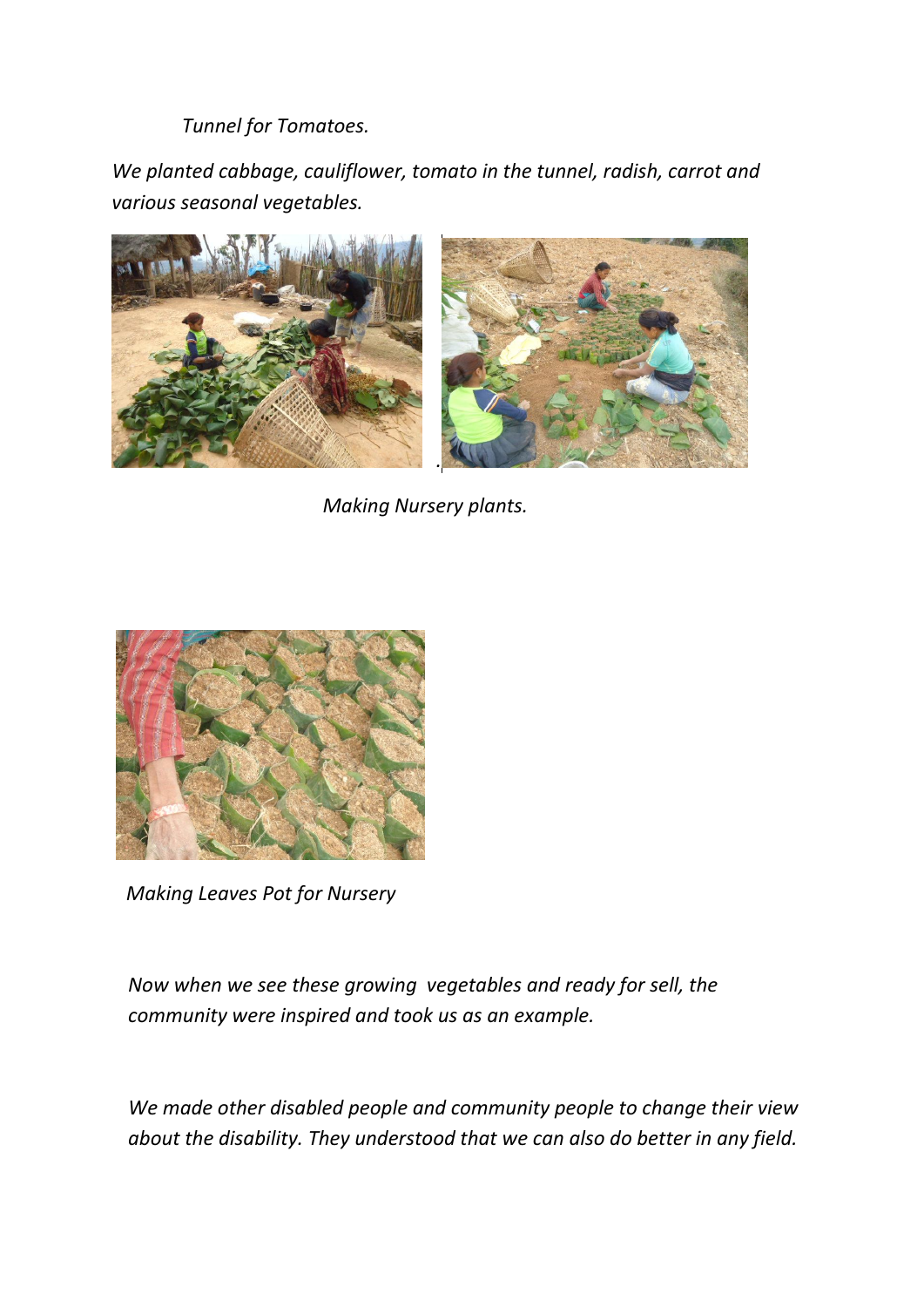*Now each of us generate 3,000-4,000 NRS monthly which can fulfill our basic needs but still we need to do a lot for our future savings in emergency, so that's why we are planning to do Pickle Business from these fresh vegetables.We are very happy with ABILIS and HDC giving a boost to alter our life towards light.*

*Thank you so much….We Naram Self-Help Group.*

## **ABILIS Business Loans Scheme**

Name of the Borrower: **Laxmi Rana** Date of Birth: **1986** Address: **VDC Pallikot-3, Gulmi** Father's Name: Nun Bdr Pachibhiya Qualification: **6 th class** Disability: **Epilepsy and hand burn contracture**  Type of Business: **Goat farming** Amount of Loan: **15000 rupees**



Period of Repayment: **12 months ( Sept 14, 2011 to Sept 14,2012)**

*Mrs Laxmi Rana , a village women who is depended on her family in agriculture hardly. Laxmi is one of the disable people from the village who have to eat the medicine of epilepsy regularly. She has her two sons and her own husband but has to very hard to sustain her family and for her medicine. When she came to take disability card at the Women Development Office of Gulmi , Mrs Ganga Rayamajhi met her at that office and started to help for her medicine. One year regular Centre provided the medicines to her at last she has to eat the regular medicines but she has no her own income for her medicines. Then Hope Disability Centre provided the loan for the livestock of Goat for her income generation. Now she is rearing two goats for her future medicines. MIRA and KAMALA has to bear the baby goats in the near soon. So she has to sustain her*